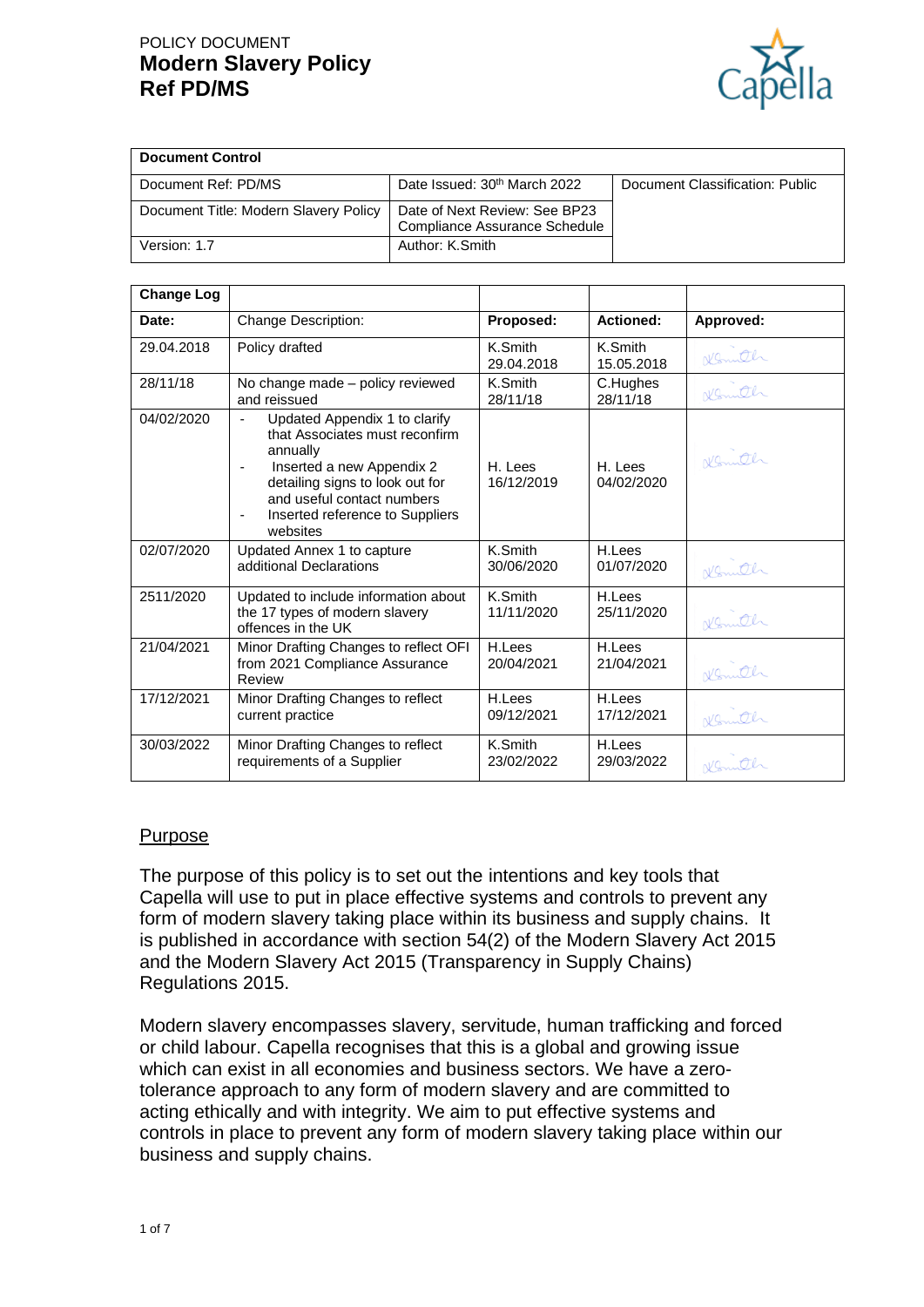

# **Owners**

All Capella Associates will be aware of and work within this policy. The Managing Director will take lead responsibility for deployment of this policy.

### Intent

As a Training, Assessment and Business Consultancy provider, Capella sources and contracts with a range of suppliers to deliver client contracts. We will strive to ensure that our services are delivered:

- 1. Lawfully, through fair and honest dealing
- 2. By providers and suppliers who only employ adult workers all of whom
	- are not required to make any payments in order to secure employment
	- are not required to hand over their personal identity documents to secure employment
	- are properly paid
	- are treated with respect
- 3. In sites where there are decent working conditions
- 4. Where any negative impact on the environment is minimised
- 5. By suppliers who share our commitment

# Tools

Key tools we will use include:

- 1. Sourcing selection criteria that reflects this policy.
- 2. Completion of a "right to work check" as part of our Associate recruitment process.
- 3. Endeavouring to only use suppliers who have a published Modern Slavery Policy or Statement on their website, or who are willing to complete Capella's Modern Slavery Declaration (see Appendix 1 of this policy).
- 4. Providing Employers and Apprentices with information regarding Modern Slavery as part of our online Apprenticeship Support **Resources**
- 5. Promote British Values through all Capella training
- 6. Review this policy and reinforce the principles and signs to look out for to all Associates, Training Delivery Sub-Contractors and Advisory Board Members at least annually (see Appendix 2 and Appendix 3 for further details)
- 7. Alerting the Managing Director to any instances and concerns as soon as they are recognised, in order that appropriate action can be taken (see Appendix 2 for further details).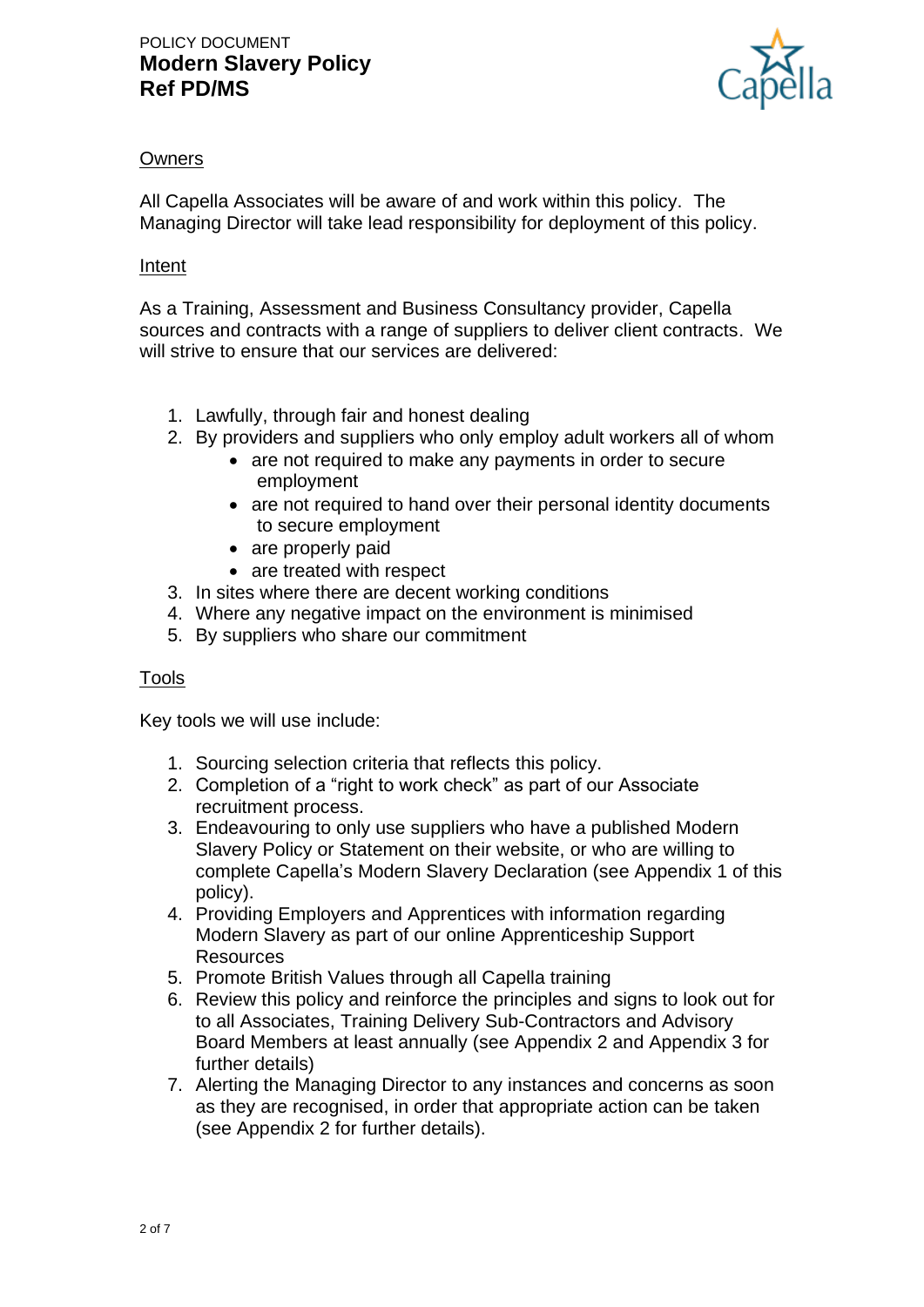

# Review and Updates

This policy will be reviewed every 12 months as a minimum.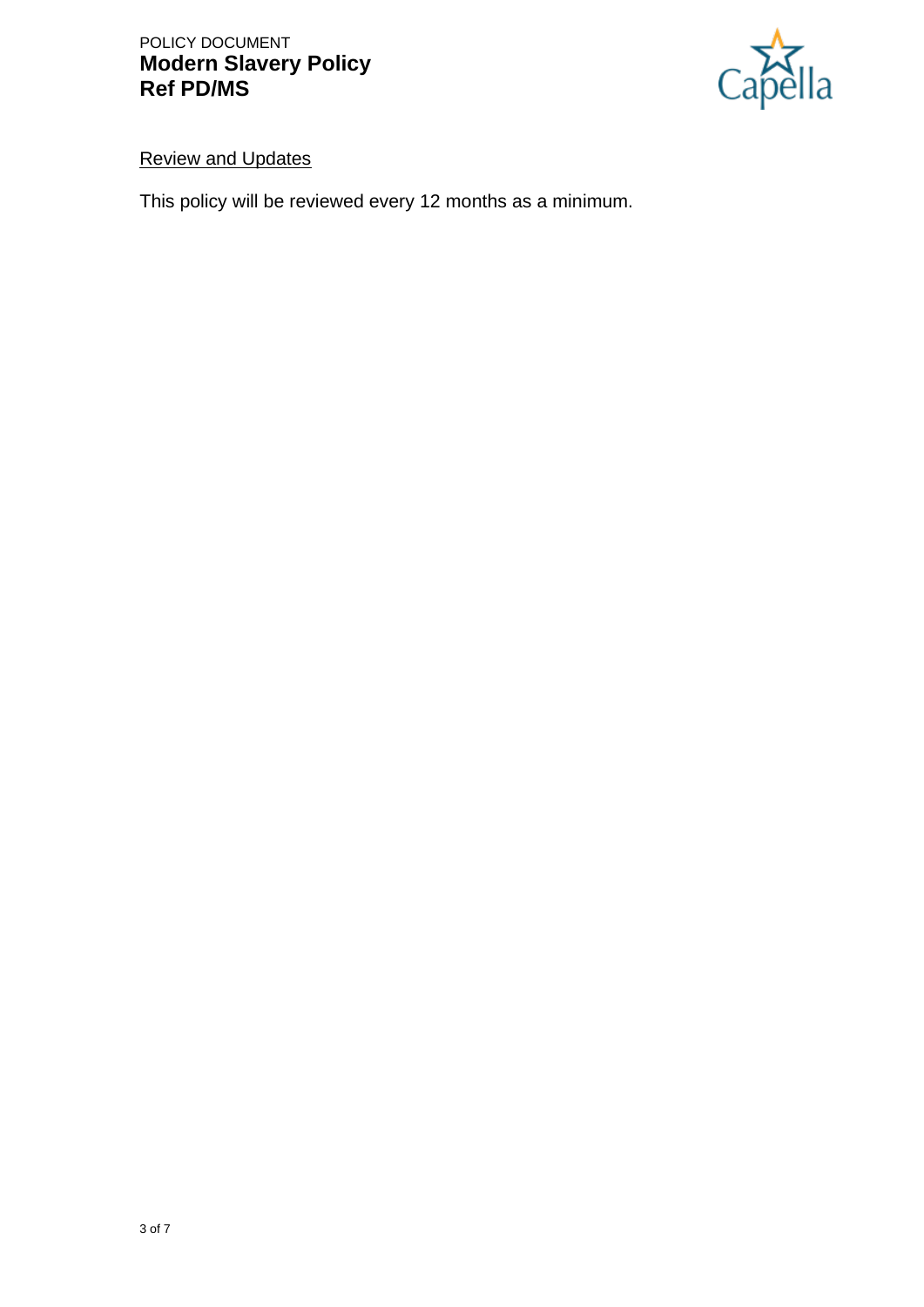

# **Appendix 1 – Declaration of commitment to Modern Slavery Policy**

#### **General**

Capella will endeavour to obtain the below signed Declaration from all suppliers who do not have a Modern Slavery Policy available on their website.

All Associates, Training Delivery Sub-Contractors and Advisory Board Members are required to declare an understanding of the Capella Modern Slavery Policy and commit to adherence to the policy each year.

#### Declaration of commitment to Modern Slavery Policy

To: Kate Smith, Managing Director, Capella Associates

I hereby declare that:

 $\Box$  I have read and understood the Modern Slavery Policy of Capella Associates Limited.

 $\Box$  I will work to ensure that I adhere to this policy, ethically and with integrity

 $\Box$  I have not been convicted of any offence involving slavery and human trafficking

 $\Box$  I have not been, and am not currently, the subject of any investigation, inquiry or enforcement proceedings by any governmental, administrative or regulatory body regarding any offence or alleged offence or in connection with slavery and human trafficking

 $\Box$  The Declarations that I have made above are complete and accurate

Company Name:

Signature:

Name :

Role/position:

Date :

*Please return your completed declaration via email to: admin@capellaassociates.com*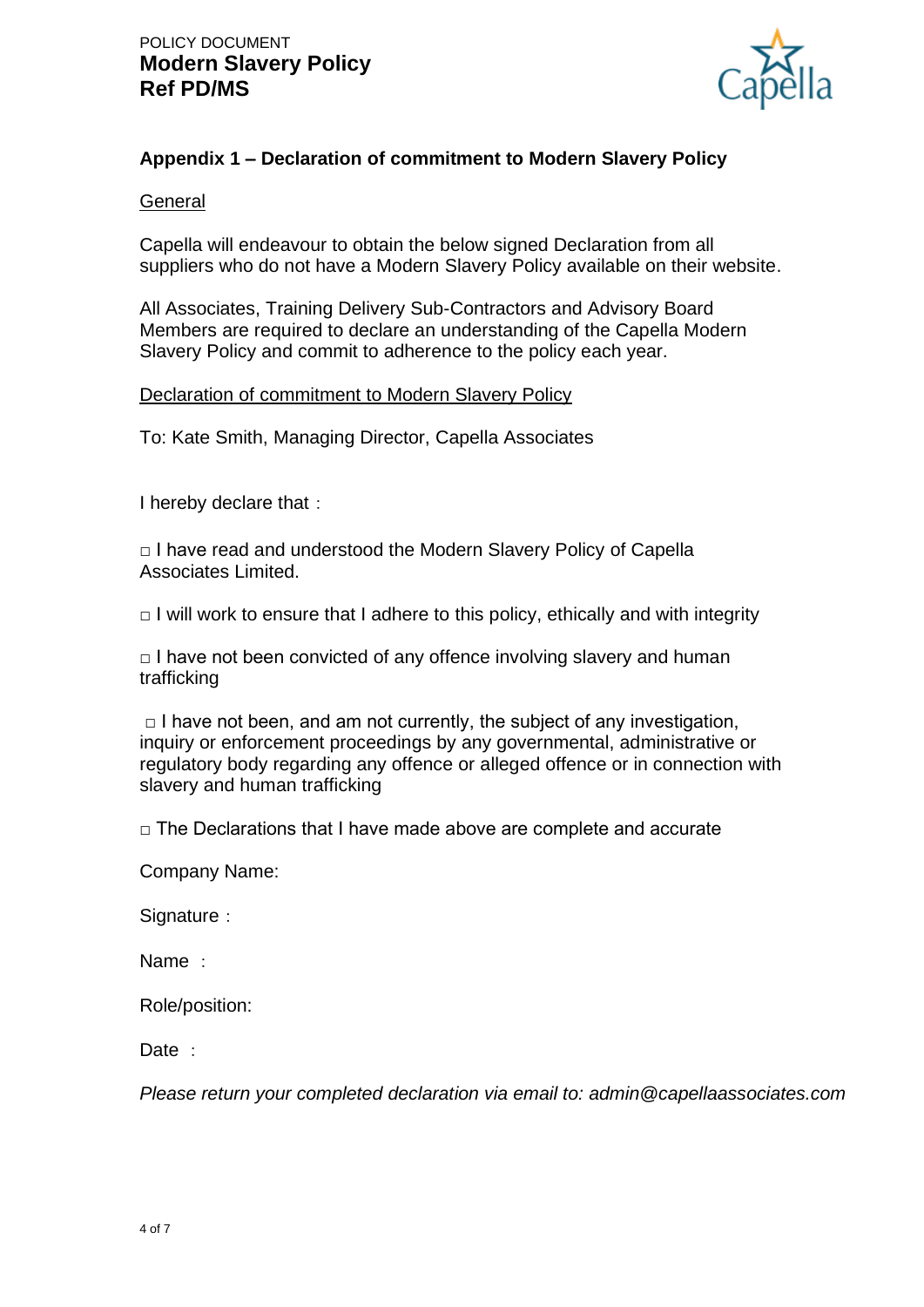

# **Appendix 2 – Signs someone may be a victim of modern slavery and what to do if you believe someone is a victim of modern slavery**

Victims of modern slavery will look perfectly normal at first glance however if you take a closer look you may spot one or more of the following signs:

- They appear to be under the control of someone else and are reluctant to interact with others
- They do not have ID on them
- They have few personal belongings, wear the same clothes every day or wear unsuitable clothes for work
- They are not able to move around freely
- They are reluctant to talk to strangers or the authorities
- They appear frightened, withdrawn or show signs of physical and/or psychological abuse
- They are always dropped off and collected for work in the same way, especially at unusual times (ie very early in the morning or late at night)

If a Capella Associate believes that someone may be a victim of modern slavery they should notify the Capella Managing Director as soon as possible who will log the concern within the Capella Safeguarding and Prevent Concerns and Incidents Log and will take appropriate action, which may include:

- Calling the police on 101, or if a life-threatening emergency is suspected on 999
- Calling Crimestoppers on 0800 555 111
- Reporting any concerns regarding the mistreatment of works to the Gangmasters and Labour Abuse Authority on 0800 432 0804

Further information regarding the types of modern slavery offences encountered in the UK are detailed in Appendix 3 overleaf.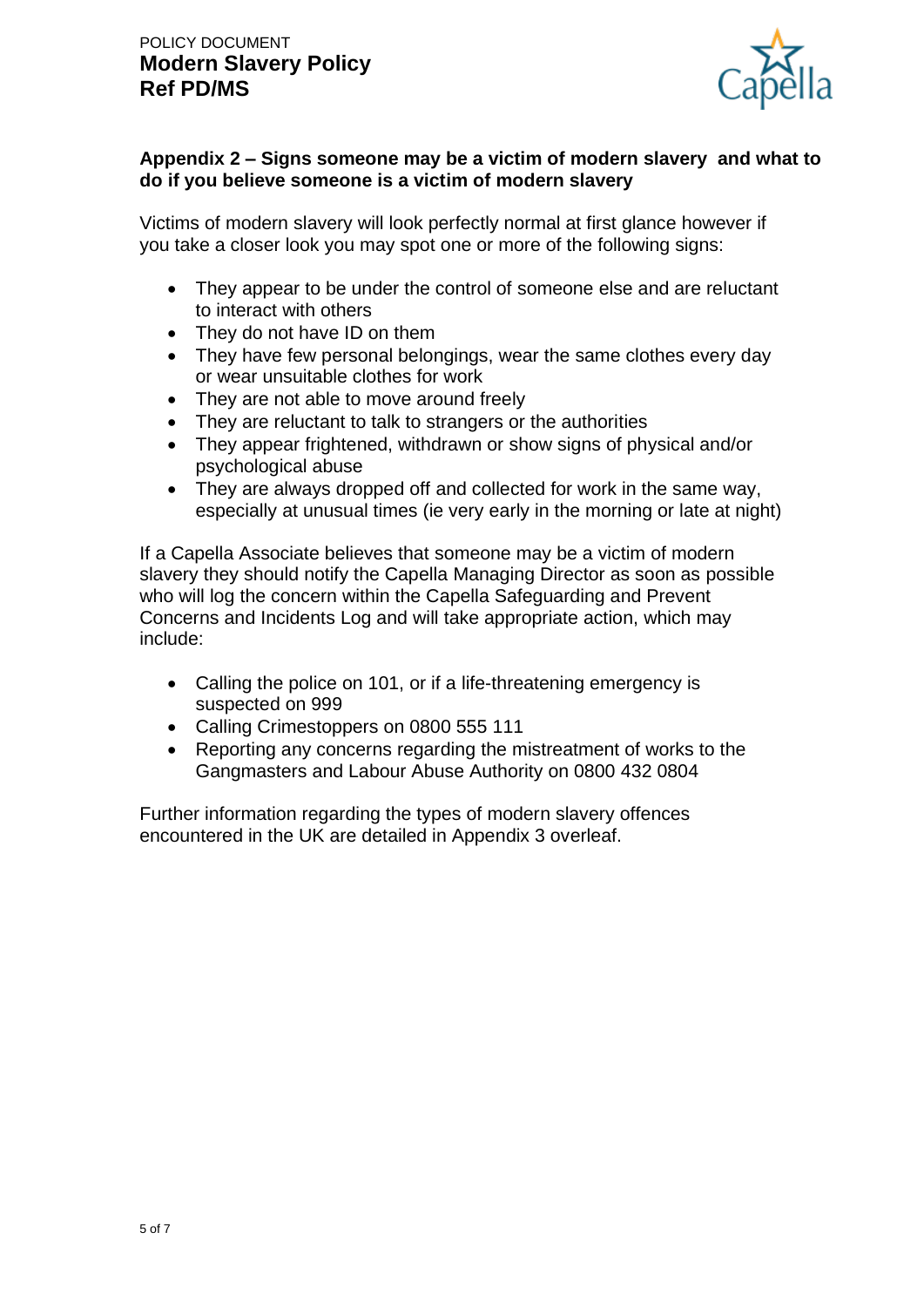

# **Appendix 3 – The Typology of 17 types of modern slavery offences in the UK**  *(extracted from " A Typology of Modern Slavery Offences in the UK" published by The Home Office in October 2017)*

A Home Office report, published in October 2017, identified that there are 17 types of modern slavery offences in the UK, which can be classified as follows:

# *Labour Exploitation*

- *1. Victims exploited for multiple purposes in isolated environments Victims, who are often highly vulnerable, are exploited for labour in multiple ways in isolated rural locations. Victims live on offenders' property in squalid conditions and are subject to repeated abuse and are very rarely paid.*
- *2. Victims work for offenders Victims are forced to work directly for offenders in businesses or sites that they own or control (some offenders may be gangmasters). The main method of exploitation is not paying, or illegally underpaying, victims.*
- *3. Victims work for someone other than offenders Victims are employed in a legitimate and often low-skilled job, with legal working conditions, by an employer unrelated to the offenders. Most, or all, wages are taken by offenders often through control of the victims' bank accounts.*

#### *Domestic Servitude*

#### *4. Exploited by partner*

*Victims are forced to undertake household chores for their partner, and often their partner's relatives. If married, the marriage may have been arranged or forced and the servitude often occurs alongside domestic abuse and sexual exploitation.*

*5. Exploited by relatives*

*Victims live with, and are exploited for household chores and childcare, by family members, usually extended family. Many victims are children.*

*6. Exploiters not related to victims*

*Victims live with offenders who are often strangers. Victims are forced to undertake household chores and are mostly confined to the house.*

# *Sexual Exploitation*

# *7. Child sexual exploitation – group exploitation*

*Children are sexually exploited by groups of offenders. This is usually for personal gratification, but sometimes the exploitation involves forced sex work in fixed or changing locations and will included characteristics of types 9 and 10. Offenders frequently transport victims to different locations to abuse them.*

#### *8. Child sexual exploitation – single exploiter*

*Similar to type 7, often involves grooming of children and transporting them for the purposes of sexual exploitation, although the offending is carried out by one individual.*